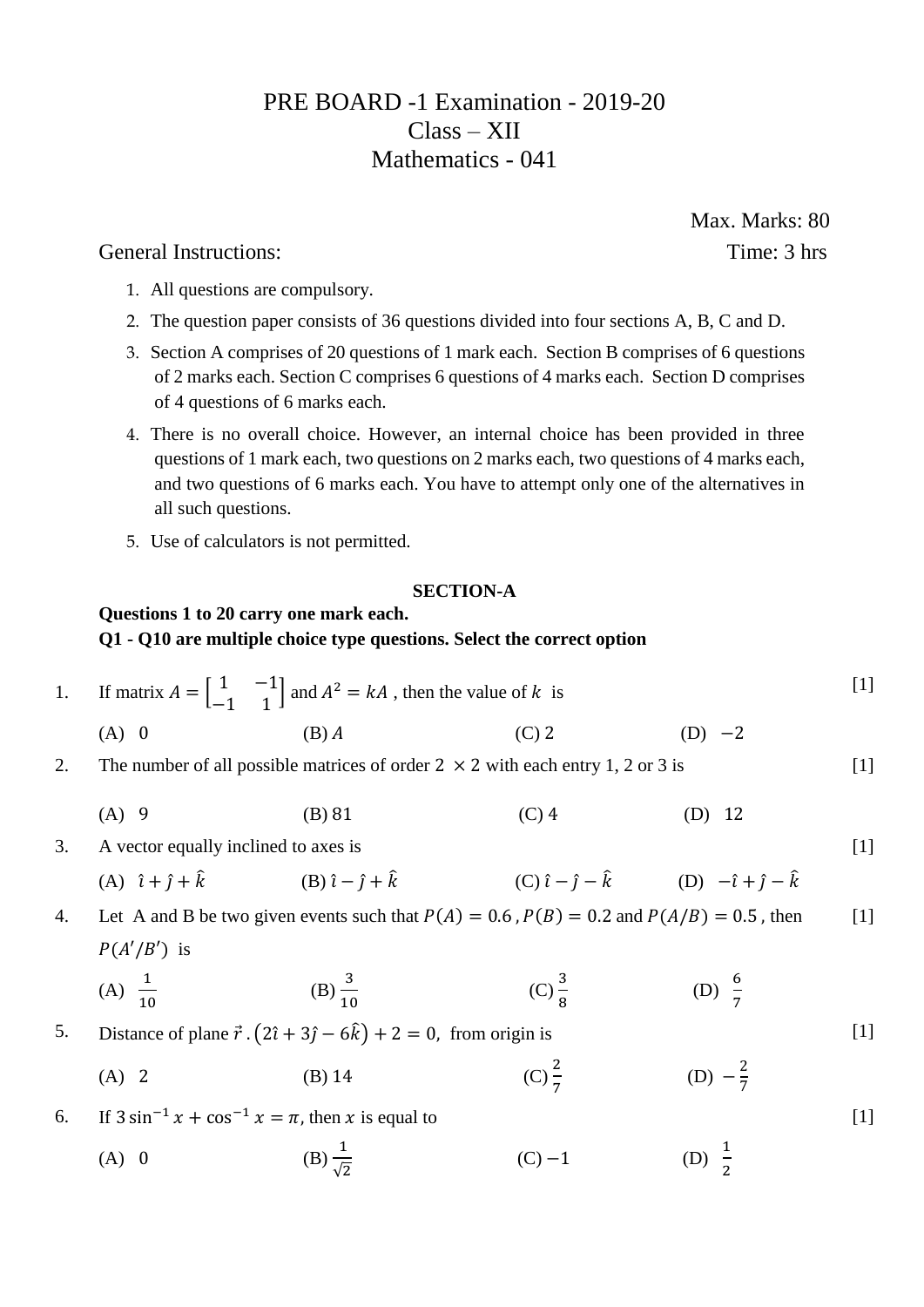7. Two dice are thrown once. If it is known that the sum of the numbers on the dice was less than 6 the probability of getting a sum 3 is  $[1]$ 

(A) 
$$
\frac{1}{18}
$$
 \t\t (B)  $\frac{5}{18}$  \t\t (C)  $\frac{1}{5}$  \t\t (D)  $\frac{2}{5}$ 

8. If 
$$
\int \frac{1}{\sqrt{4 - 9x^2}} dx = \frac{1}{3} \sin^{-1}(ax) + C
$$
, then the value of 'a' is  
\n(A) 2 \t(B) 4 \t(C)  $\frac{3}{2}$  \t(D)  $\frac{2}{3}$ 

OR

2

3

13

 $[1]$ 

 $[1]$ 

$$
\int \frac{\sin x + \cos x}{\sqrt{1 + \sin 2x}} dx, \quad \frac{3\pi}{4} < x < \frac{7\pi}{4}
$$
 is equal to  
\n(A) log | sin x + cos x| (B) x (C) log |x| (D) -x

- 9. A line makes angle  $\alpha$ ,  $\beta$ ,  $\gamma$  with  $x axis$ ,  $y axis$  and  $z axis$  respectively then  $\cos 2\alpha + \cos 2\beta + \cos 2\gamma$  is equal to
	- (A) 2 (B) 1 (C) −2 (D) −1

10. Distance between planes  $\vec{r} \cdot (2\hat{i} + \hat{j} - 2\hat{k}) + 5 = 0$  and  $\vec{r} \cdot (6\hat{i} + 3\hat{j} - 6\hat{k}) + 2 = 0$  is (A)  $\frac{9}{15}$ (B)  $\frac{15}{4}$ (C)  $\frac{13}{3}$  $\frac{13}{9}$  (D)  $\frac{1}{13}$ [1]

### **(Q11 - Q15) Fill in the blanks**

13

11. If *f* is an invertible function defined as 
$$
f(x) = \frac{3x-4}{5}
$$
, then the  $f^{-1}(x) =$  \_\_\_\_\_\_\_ [1]

12. If  $y = 2^{\sqrt{x}}$ , then  $\frac{dy}{dx}$  $\frac{dy}{dx}$  is \_\_\_\_\_\_\_\_\_\_. OR [1]

If 
$$
y = \tan^{-1} \left( \frac{\sqrt{1 - x^2}}{\sqrt{1 + x^2}} \right)
$$
, then  $\frac{dy}{dx}$  is equal to \_\_\_\_\_\_\_.  
If  $A = \begin{bmatrix} 0 & a \\ 0 & 0 \end{bmatrix}$  then  $A^{16}$  is \_\_\_\_\_\_<sub>matrix</sub>. [1]

14. The absolute maximum value of  $y = x^3 - 3x + 2$  in  $0 \le x \le 2$  is \_\_\_\_\_\_\_. [1]

OR

The slope of the tangent to the cure = 3 <sup>2</sup> + 1, = <sup>3</sup> − 1 at = 1 is \_\_\_\_\_\_\_\_\_ 15. If  $(2\hat{i} + 6\hat{j} + 14\hat{k}) \times (\hat{i} - \beta\hat{j} + 7\hat{k}) = \vec{0}$ , the value of  $\beta$  is \_\_\_\_\_\_.

## **(Q16 - Q20) Answer the following questions**

16. If 
$$
A = \begin{bmatrix} \cos \alpha & -\sin \alpha \\ \sin \alpha & \cos \alpha \end{bmatrix}
$$
, then for what value of  $\alpha$ , A is an identity matrix ? [1]

13.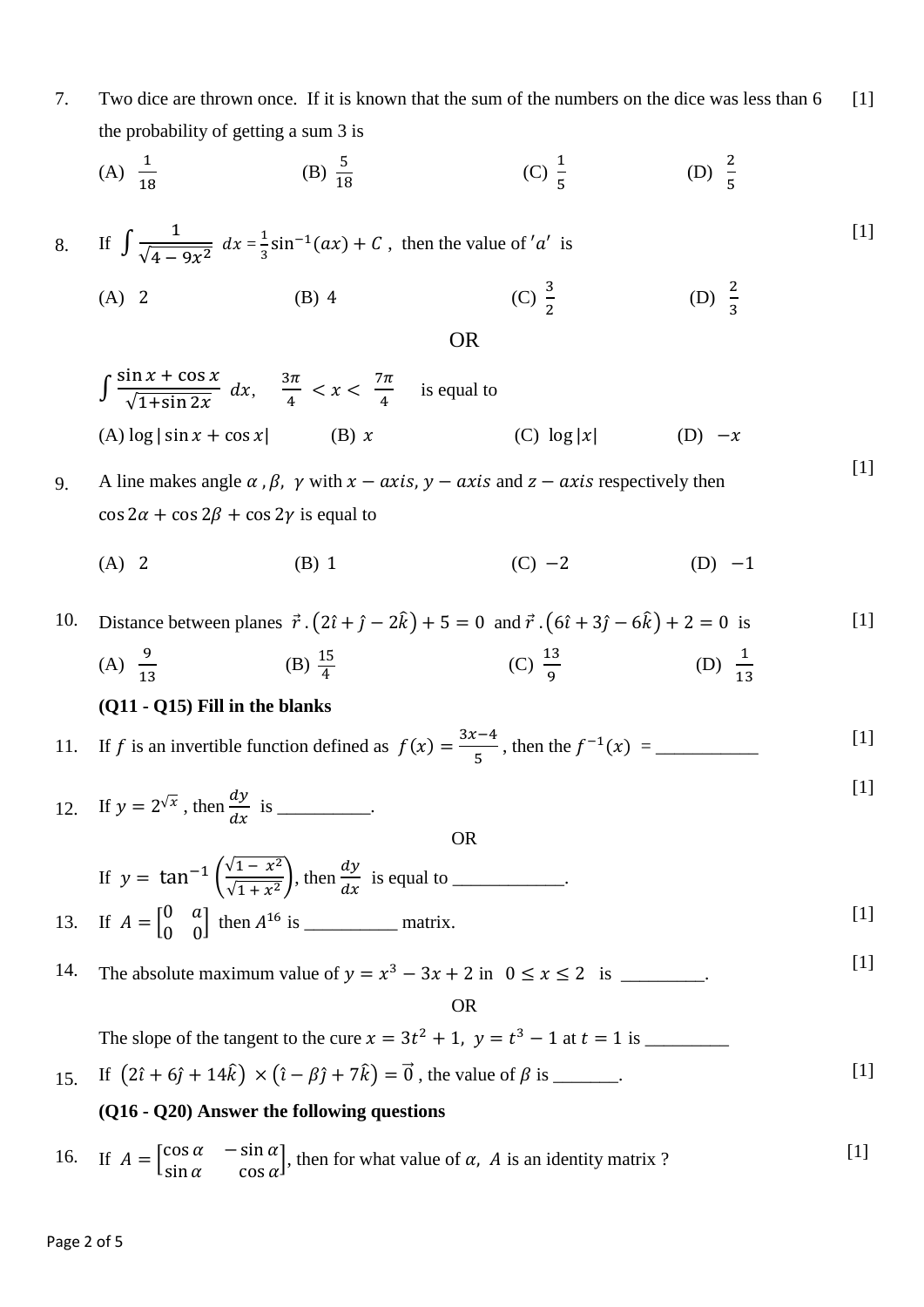17. Evaluate: 
$$
\int_{e}^{e^{2}} \frac{dx}{x \log x}
$$
 [1]

18. Evaluate: 
$$
\int \frac{\log|\sin x|}{\tan x} dx
$$
 [1]

19. Evaluate: 
$$
\int_{-\frac{\pi}{2}}^{\frac{\pi}{2}} \sin^5 x \, dx
$$
.

[1]

[2]

20. Write the integrating factor of the following differential equation.

$$
(1 + y2) + (2xy - \cot y) \frac{dy}{dx} = 0.
$$

#### **SECTION-B**

Questions **21** to **26** carry two marks each.

21. If 
$$
f: R \to R
$$
 is defined as  $f(x) = 10x + 7$ . Find the function  $g: R \to R$ ,  
such that  $f \circ g = g \circ f = I_R$ . [2]

OR

If 
$$
\tan^{-1}\left(\frac{1}{1+1\times2}\right) + \tan^{-1}\left(\frac{1}{1+2\times3}\right) + \tan^{-1}\left(\frac{1}{1+3\times4}\right) + \dots + \tan^{-1}\left(\frac{1}{1+n(n+1)}\right) = \tan^{-1}\theta
$$
, find the value of  $\theta$ .

22. Find the value of *k*, so that the function 
$$
f(x) = \begin{bmatrix} \left(\frac{1-\cos 4x}{8x^2}\right), & \text{if } x \neq 0 \\ k, & \text{if } x = 0 \end{bmatrix}
$$
 [2]

is continuous at  $x = 0$ .

23. The side of an equilateral triangle is increasing at the rate of 2 cm/s. At what rate is its area increasing, when the side of triangle is 10 cm? [2]

OR

Using differentials, find approximate value of  $\sqrt{49.5}$ .

24. If  $\vec{a} = \hat{i} + 2\hat{j} + \hat{k}$ ,  $\vec{b} = 2\hat{i} + \hat{j}$  and  $\vec{c} = 3\hat{i} - 4\hat{j} - 5\hat{k}$ , then find a unit vector perpendicular to both of the vectors  $(\vec{a} - \vec{b})$  and  $(\vec{c} - \vec{b})$ . [2]

# 25. Find the vector equation of the line passing through the point  $A(1, 2, -1)$  and parallel to the line  $5x - 25 = 14 - 7y = 35z$ . [2]

26. A die, whose faces are marked 1,2, 3 in red and 4, 5, 6 in green, is tossed. Let A be the event "number obtained is even" and B be the event "number obtained is red". Check whether A and B are independent events or not.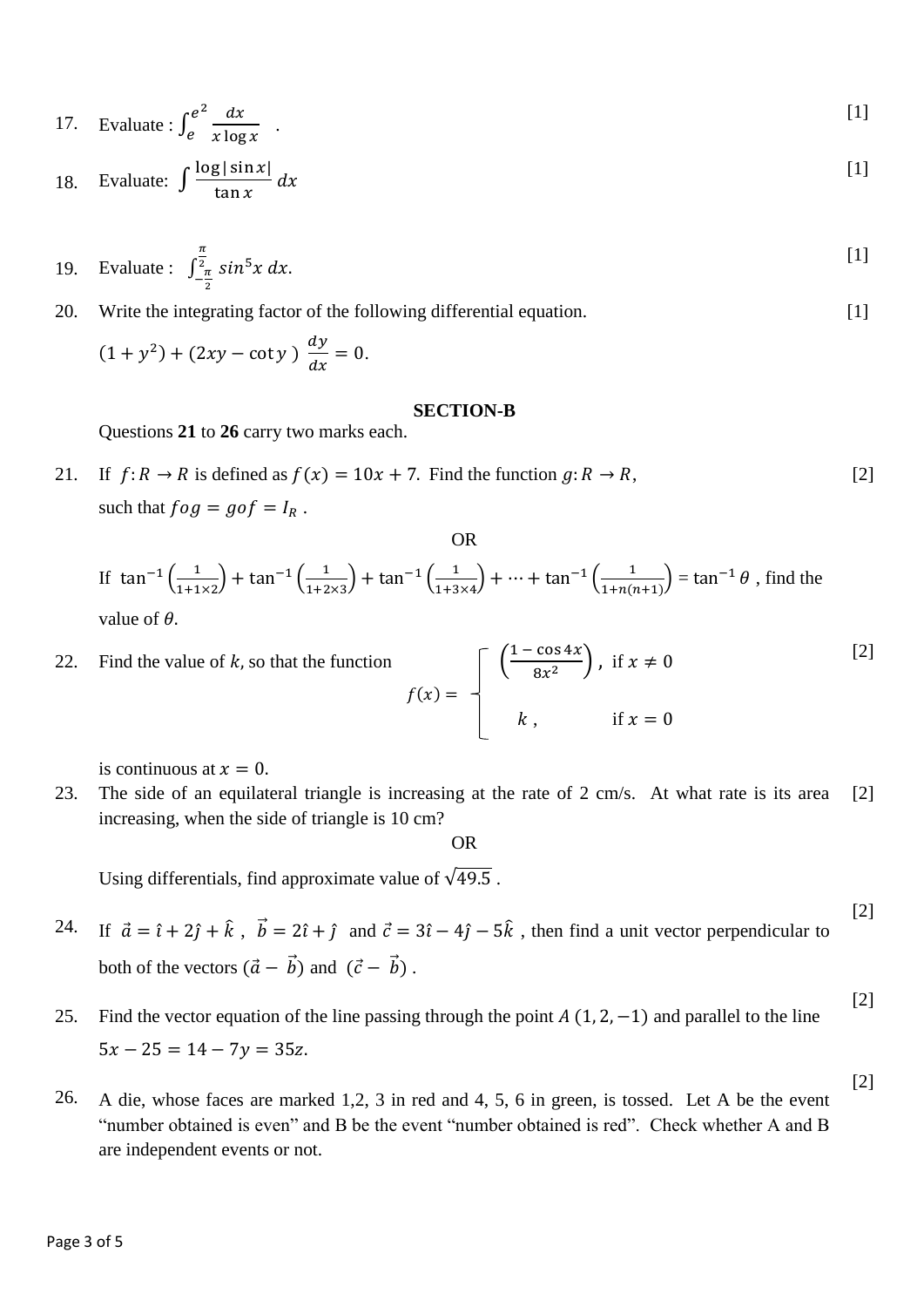#### **SECTION-C**

Questions **27** to **32** carry four marks each.

- 27. If  $A = R \{2\}$ ,  $B = R \{1\}$  and  $f: A \rightarrow B$  is a function defined by  $f(x) = \frac{x-1}{x-2}$  $\frac{x}{x-2}$ , then show that f is one-one and onto. Hence find  $f^{-1}$ .
- 28. If  $x\sqrt{1+y} + y\sqrt{1+x} = 0$ , where  $x \neq y$ , then prove that  $\frac{dy}{dx} = -\frac{1}{(1+x)^2}$  $\frac{1}{(1+x)^2}$ . OR [4]

If 
$$
x = a(\cos \theta + \theta \sin \theta)
$$
 and  $y = a(\sin \theta - \theta \cos \theta)$  then find  $\frac{d^2y}{dx^2}$ .

- 29. Solve the differential equation :  $e^x \tan y \, dx + (1 e^x) \sec^2 y \, dy = 0$
- 30. Evaluate  $\int_0^{\pi} \frac{x \, dx}{1 + \sin x}$  $1 + \sin \alpha \sin x$  $\pi$ 0 [4]

OR

Evaluate  $\int_0^4 (|x| + |x - 2| + |x - 4|) dx$ 

- 31. A and B throw a pair of dice alternately. A wins the game, if he gets a total of 7 and B wins the game, if he gets a total of 10. If A starts the game, then find the probability that B wins. [4]
- 32. One kind of cake requires 200 g of flour and 25 g of cheese, another kind of cake requires 100 g of flour and 50 g of cheese. Find the maximum number of cakes which can be made from 5 kg of flour and 1 kg of cheese, assuming that there is no shortage of the other ingredients used in making the cakes. Make it as an LPP and solve it graphically. [4]

### **SECTION-D**

**OR**

Questions **33** to **36** carry six marks each.

33. Using properties of determinants, show the that

$$
\begin{vmatrix} (b+c)^2 & ab & ca \ ab & (c+a)^2 & bc \ ac & bc & (a+b)^2 \end{vmatrix} = 2abc(a+b+c)^3
$$

Find  $A^{-1}$ , where  $A =$ 1 2 −3 2 3 2 3 −3 −4 ] . Hence, solve the system of equations,  $x + 2y - 3z = -4$  $2x + 3y + 2z = 2$ and  $3x - 3y - 4z = 11$ 

[6]

[4]

[4]